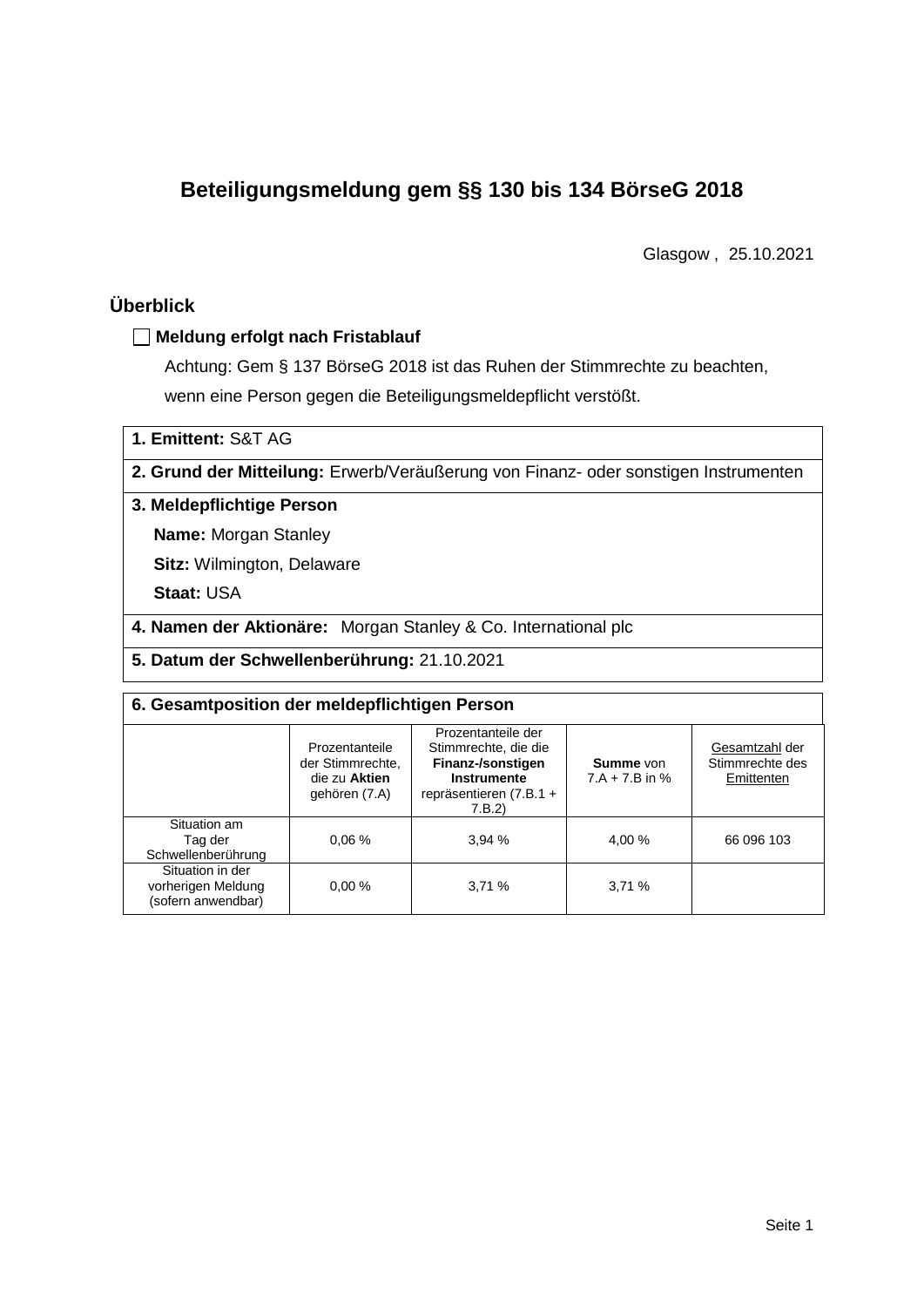# **Details**

# **7. Details über die gehaltenen Instrumente am Tag der Berührung der Schwelle:**

| A: Stimmrechte, die zu Aktien gehören |                                  |                                    |                                  |                                    |  |  |  |  |
|---------------------------------------|----------------------------------|------------------------------------|----------------------------------|------------------------------------|--|--|--|--|
|                                       |                                  | Anzahl der Stimmrechte             | Prozentanteil der Stimmrechte    |                                    |  |  |  |  |
| <b>ISIN der Aktien</b>                | Direkt<br>(§ 130 BörseG<br>2018) | Indirekt<br>(§ 133 BörseG<br>2018) | Direkt<br>(§ 130 BörseG<br>2018) | Indirekt<br>(§ 133 BörseG<br>2018) |  |  |  |  |
| AT0000A0E9W5                          |                                  | 42 270                             | 0.00%                            | 0.06%                              |  |  |  |  |
| Subsumme A                            |                                  | 42 270                             |                                  | 0.06%                              |  |  |  |  |

| B 1: Finanzinstrumente / sonstige Instrumente gem § 131 Abs 1 Z 1 BörseG 2018 |              |                |                                                         |                                  |  |  |
|-------------------------------------------------------------------------------|--------------|----------------|---------------------------------------------------------|----------------------------------|--|--|
| Art des Instruments                                                           | Verfalldatum | Ausübungsfrist | Anzahl der Stimmrechte<br>die erworben werden<br>können | Prozentanteil der<br>Stimmrechte |  |  |
| Right of recall over<br>securities lending<br>agreements                      | at any time  | at any time    | 2 201 7 27                                              | 3.33%                            |  |  |
|                                                                               |              | Subsumme B.1   | 2 201 7 27                                              | 3.33%                            |  |  |

| B 2: Finanzinstrumente / sonstige Instrumente gem § 131 Abs 1 Z 2 BörseG 2018 |                                     |                |                                    |                           |                                     |  |
|-------------------------------------------------------------------------------|-------------------------------------|----------------|------------------------------------|---------------------------|-------------------------------------|--|
| Art des<br>Instruments                                                        | Verfalldatum                        | Ausübungsfrist | Physisches oder<br>Cash Settlement | Anzahl der<br>Stimmrechte | Prozentanteil<br>der<br>Stimmrechte |  |
| <b>Equity Swap</b>                                                            | From<br>21.01.2022 to<br>15.09.2025 | at any time    | Cash                               | 400 933                   | 0.61%                               |  |
| <b>Retail Structured</b><br>Product                                           | 06.08.2068                          | at any time    | Cash                               | 45                        | 0.00%                               |  |
|                                                                               |                                     |                | Subsumme B.2                       | 400 978                   | 0.61%                               |  |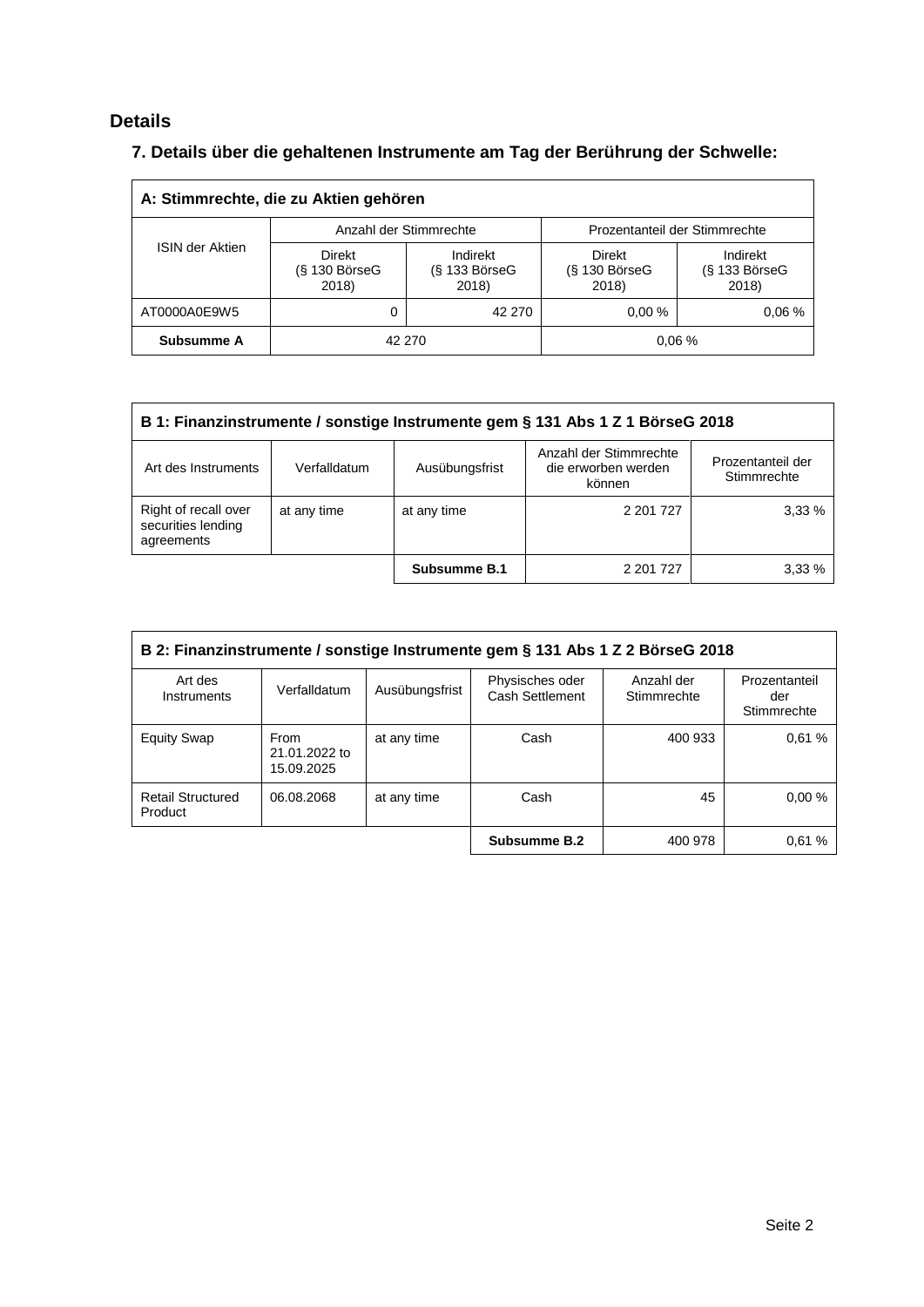### **8. Information in Bezug auf die meldepflichtige Person:**

Die meldepflichtige Person (Punkt 3) wird nicht von einer natürlichen/juristischen Person kontrolliert und kontrolliert auch keine andere Person, die direkt oder indirekt Instrumente am Emittenten hält.

 $\boxtimes$  Volle Kette der kontrollierten Unternehmen, über die die Stimmrechte und/oder Finanz-/sonstigen Instrumente gehalten werden, beginnend mit der obersten kontrollierenden natürlichen oder juristischen Person:

| Ziffer         | <b>Name</b>                                            | Direkt kontrolliert<br>durch Ziffer | Direkt gehaltene<br>Stimmrechte in<br>Aktien (%) | Direkt gehaltene<br>Finanz-<br>/sonstige<br>Instrumente (%) | Total von beiden<br>$(\%)$ |
|----------------|--------------------------------------------------------|-------------------------------------|--------------------------------------------------|-------------------------------------------------------------|----------------------------|
| 1              | Morgan Stanley                                         |                                     |                                                  |                                                             |                            |
| $\overline{c}$ | Morgan Stanley<br>Capital<br>Management,<br><b>LLC</b> | 1                                   |                                                  |                                                             |                            |
| $\mathbf{3}$   | <b>Morgan Stanley</b><br>Domestic<br>Holdings, Inc.    | $\overline{2}$                      |                                                  |                                                             |                            |
| $\overline{4}$ | Morgan Stanley<br>& Co. LLC                            | 3                                   | 0,00%                                            | 1,99 %                                                      | 1,99 %                     |
| 5              | Prime Dealer<br>Services Corp.                         | 4                                   | 0,00 %                                           | 0,02%                                                       | 0,02%                      |
| $\,6$          | Morgan Stanley<br>International<br>Holdings Inc.       | 1                                   |                                                  |                                                             |                            |
| $\overline{7}$ | Morgan Stanley<br>International<br>Limited             | 6                                   |                                                  |                                                             |                            |
| 8              | Morgan Stanley<br>Investments<br>(UK)                  | 7                                   |                                                  |                                                             |                            |
| 9              | <b>Morgan Stanley</b><br>& Co.<br>International plc    | 8                                   | 0,06 %                                           | 1,86 %                                                      | 1,92 %                     |
| 10             | Morgan Stanley<br>Capital Services<br><b>LLC</b>       | 3                                   | 0,00%                                            | 0,07%                                                       | 0,07%                      |
|                |                                                        |                                     |                                                  |                                                             |                            |

#### **9. Im Falle von Stimmrechtsvollmacht**

Datum der Hauptversammlung: -

Stimmrechtsanteil nach der Hauptversammlung: - entspricht - Stimmrechten

## **10. Sonstige Kommentare:**

The notification was triggered as a result of acquisition of instruments which resulted in Morgan Stanley¿s holdings crossing above 4%.

Glasgow am 25.10.2021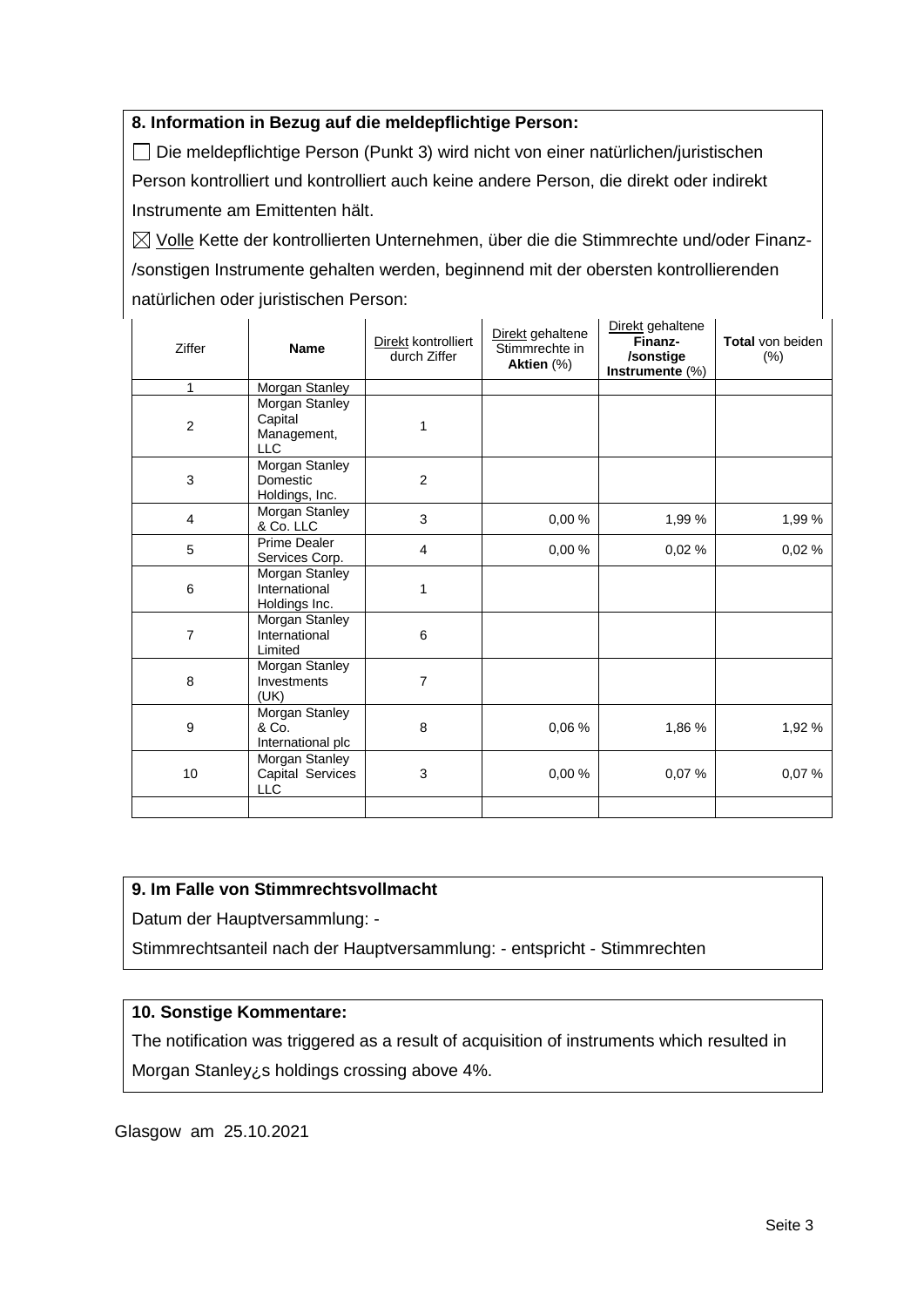# **Major holdings notification pursuant to Sec. 130 to 134 BörseG 2018**

Glasgow , 25.10.2021

### **Overview**

#### **Notification made after deadline**

Caution: In case of violations of major holdings notification rules, please pay attention to Section 137 BörseG 2018 (Suspension of voting rights)

- **1. Issuer:** S&T AG
- **2. Reason for the notification:** Acquisition or disposal of financial/other instruments

#### **3. Person subject to notification obligation**

**Name:** Morgan Stanley

**City:** Wilmington, Delaware

**Country:** USA

**4. Name of shareholder(s):** Morgan Stanley & Co. International plc

**5. Date on which the threshold was crossed or reached:** 21.10.2021

### **6. Total positions**

|                                                                                | % of voting rights<br>attached to<br>shares $(7.A)$ | % of voting rights<br>through<br>financial/other<br>instruments $(7.B.1 +$<br>7.B.2 | <b>Total</b> of both in %<br>$(7.A + 7.B)$ | Total number of<br>voting rights of<br>issuer |
|--------------------------------------------------------------------------------|-----------------------------------------------------|-------------------------------------------------------------------------------------|--------------------------------------------|-----------------------------------------------|
| Resulting situation on the<br>date on which threshold<br>was crossed / reached | 0.06%                                               | 3.94%                                                                               | 4.00 %                                     | 66 096 103                                    |
| Position of previous<br>notification (if applicable)                           | 0.00%                                               | 3,71%                                                                               | 3,71%                                      |                                               |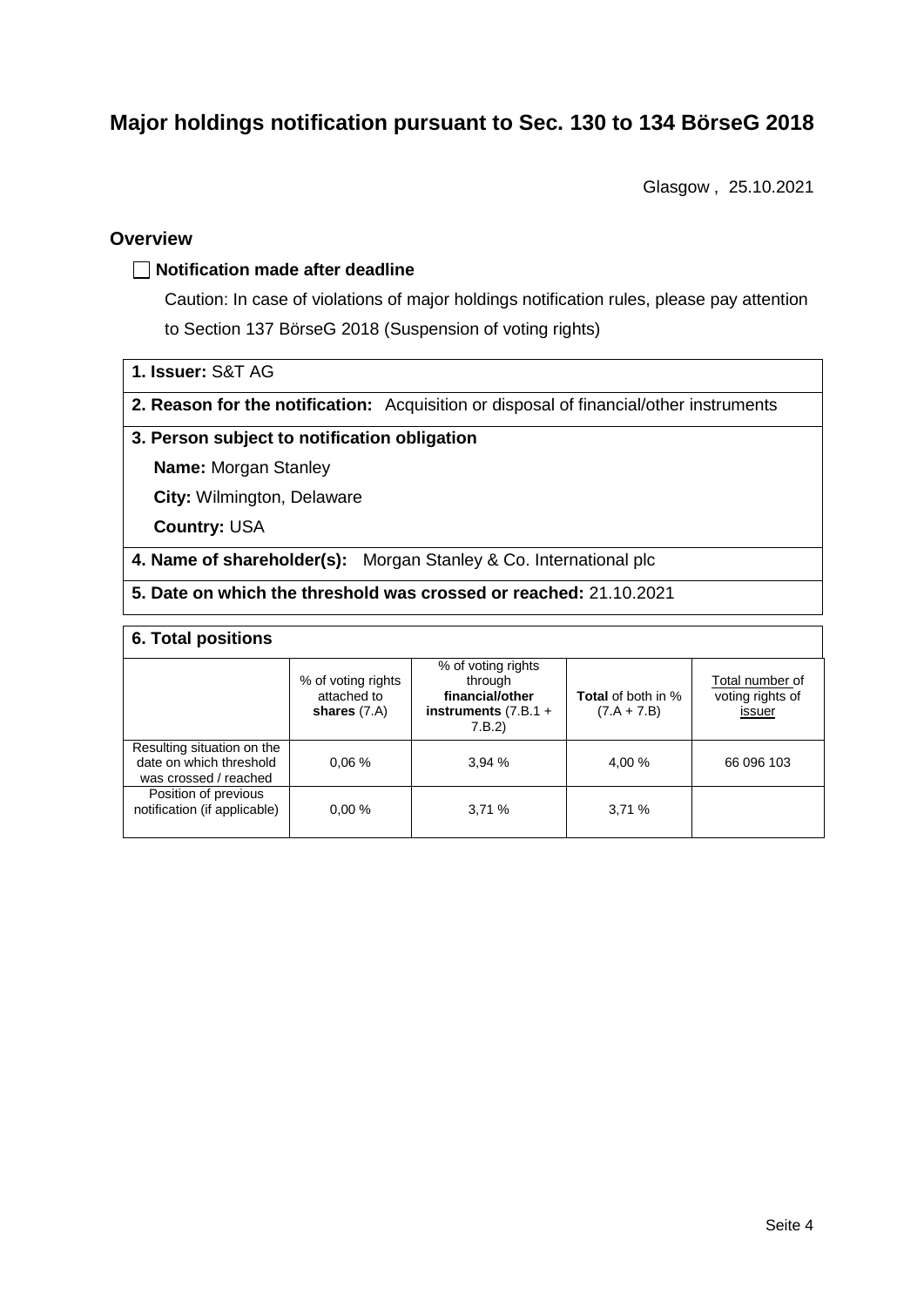# **Details**

## **7. Notified details of the resulting situation:**

| A: Voting rights attached to shares |                                    |                                      |                                    |                                      |  |  |  |
|-------------------------------------|------------------------------------|--------------------------------------|------------------------------------|--------------------------------------|--|--|--|
|                                     |                                    | Number of voting rights              | % of voting rights                 |                                      |  |  |  |
| <b>ISIN Code</b>                    | Direct<br>(Sec 130 BörseG<br>2018) | Indirect<br>(Sec 133 BörseG<br>2018) | Direct<br>(Sec 130 BörseG<br>2018) | Indirect<br>(Sec 133 BörseG<br>2018) |  |  |  |
| AT0000A0E9W5                        |                                    | 42 270                               | 0.00%                              | 0.06%                                |  |  |  |
| <b>SUBTOTAL A</b>                   |                                    | 42 270                               |                                    | 0.06%                                |  |  |  |

| B 1: Financial / Other Instruments pursuant to Sec. 131 para. 1 No. 1 BörseG 2018 |                        |                     |                                                                                      |                    |  |  |
|-----------------------------------------------------------------------------------|------------------------|---------------------|--------------------------------------------------------------------------------------|--------------------|--|--|
| Type of instrument                                                                | <b>Expiration Date</b> | Exercise Period     | Number of voting<br>rights that may be<br>acquired if the<br>instrument is exercised | % of voting rights |  |  |
| Right of recall over<br>securities lending<br>agreements                          | at any time            | at any time         | 2 201 7 27                                                                           | 3,33%              |  |  |
|                                                                                   |                        | <b>SUBTOTAL B.1</b> | 2 201 7 27                                                                           | 3.33 %             |  |  |

| B 2: Financial / Other Instruments pursuant to Sec. 131 para. 1 No. 2 BörseG 2018 |                                     |                    |                               |                            |                       |  |
|-----------------------------------------------------------------------------------|-------------------------------------|--------------------|-------------------------------|----------------------------|-----------------------|--|
| Type of instrument                                                                | Expiration<br>Date                  | Exercise<br>Period | Physical /<br>Cash Settlement | Number of<br>voting rights | % of voting<br>rights |  |
| <b>Equity Swap</b>                                                                | From<br>21.01.2022 to<br>15.09.2025 | at any time        | Cash                          | 400 933                    | 0.61%                 |  |
| <b>Retail Structured</b><br>Product                                               | 06.08.2068                          | at any time        | Cash                          | 45                         | 0.00%                 |  |
|                                                                                   |                                     |                    | <b>SUBTOTAL B.2</b>           | 400 978                    | 0.61%                 |  |